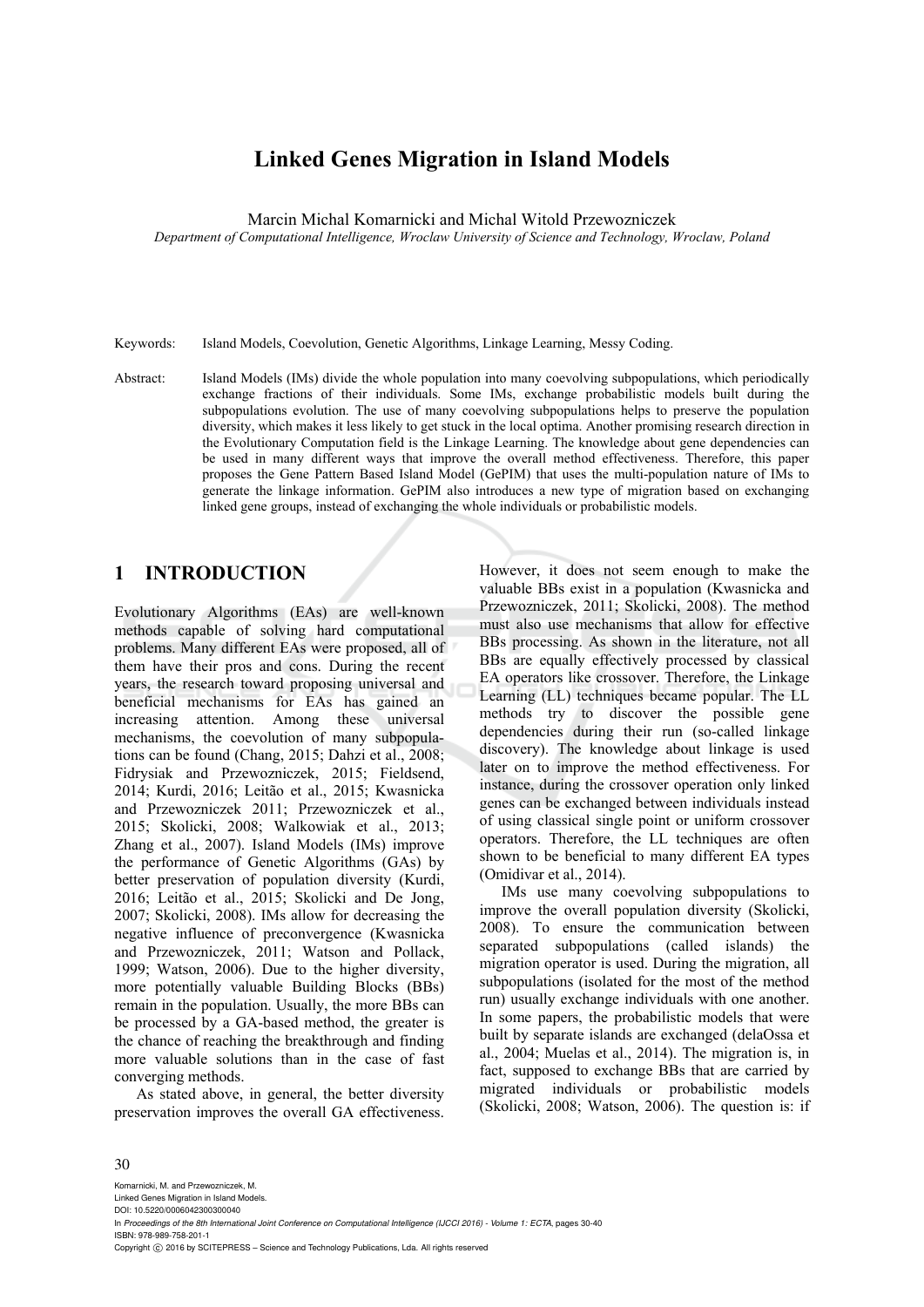we want to exchange BBs why don't we exchange BBs instead of exchanging other data structures that are supposed to carry them? Therefore, this paper proposes a new type of migration: the Linked Gene Groups Migration (LGGM). During the LGGM only linked gene groups (which are assumed to be BBs) are migrated. To show the potential of the new migration operator, the Gene Pattern Based Island Model (GePIM) that incorporates the LGGM and the LL techniques is proposed.

The remainder of the paper is organized as follows. In the second section, the related work is presented. The third section describes GePIM. The description of the performed experiments and their analysis is presented in Section 4. Finally, the last section concludes and summarizes the paper.

### **2 RELATED WORK**

In the recent years, the LL became an important part of evolutionary computation research. The idea behind LL is to find potential gene dependencies during an EA run and use this knowledge to improve the overall method effectiveness. Many different ways have been proposed for linkage information gathering, storing, and use. Therefore, the next subsections contain a brief introduction to recent research on the LL and IMs.

TECHNO

### **2.1 Linkage Learning**

One of the first classifications for the LL methods was proposed in (Chen et al., 2007a). The LL concerns three main fields: the way the good and the bad linkage are distinguished, linkage representation and linkage storage. According to the first classification field, the good and the bad linkage may be distinguished only on the base of fitness value (unimetric way) or some additional criteria may also be taken into consideration (multimetric way). The typical unimetric way of good and bad linkage distinguish may be found in Multi Population Pattern Searching Algorithm (MuPPetS) (Kwasnicka and Przewozniczek, 2011). The multimetric approach may be found in Bayesian Optimization Algorithm (BOA) (Pelikan et al., 1999; Pelikan et al., 2006). The linkage may be represented in a virtual or a physical way. If the linkage is represented by graphs, matrices, gene patterns (Kwasnicka and Przewozniczek, 2011; Pelikan et al., 1999; Pelikan et al., 2006), or other data structures then the virtual representation is used. If the linkage is being represented as physical

genes locations in the chromosome (i.e., genes that are close to one another are considered to be linked) then physical linkage representation is being used. The typical example of physical linkage representation is messy coding (Goldberg et al., 1993; Kwasnicka and Przewozniczek, 2011). Finally, the linkage may be stored in two different ways: centralized and distributed. The centralized way is used when linkage information is stored in some globally accessible database (i.e., the complete linkage information in the database may be accessed at any method operation). On the other hand, the messy coding is a typical example for distributed linkage information storing (each individual possess its own linkage information that is used only for the operations that include this individual).

Another classification of LL techniques, also called Decomposition Strategies, was proposed in (Yu et al., 2009). The three main linkage generation ways are pointed: perturbation, interaction adaptation, and model building. In (Omidivar et al., 2014) this list was supplemented by random methods. All techniques are discussed below. This paper defines another decomposition strategy which was not distinguished before although the methods that use it are present in the literature - the evolution results comparison.

**Perturbation.** These methods perturb the genotype. The fitness value changes caused by perturbations are analysed to detect the possible interactions between genes. The example of this strategy is the Probabilistically Complete Initialization (PCI) phase of fast messy GA (fmGA) (Goldberg et al., 1993) and Differential Grouping (Omidivar et al., 2014).

**Interaction Adaptation.** The methods that use this linkage discovery technique are capable of evolving the gene order in the chromosome. This decomposition strategy is used during the evolutionary process.

**Model Building.** These methods, also called Estimation of Distribution Algorithms (EDAs), construct the probabilistic model on the base of promising individuals in the population. The examples of such methods are BOA and hBOA (Pelikan et al., 1999; Pelikan et al., 2006).

**Random Methods.** These methods use the most simple linkage generation strategy – the linkage is generated randomly. The new linkage may be generated again after some evolutionary method iterations (in such case the quality of linkage is not controlled at all) (Yang et al., 2008). Another possibility is to generate new linkage information when the information used so far is found not useful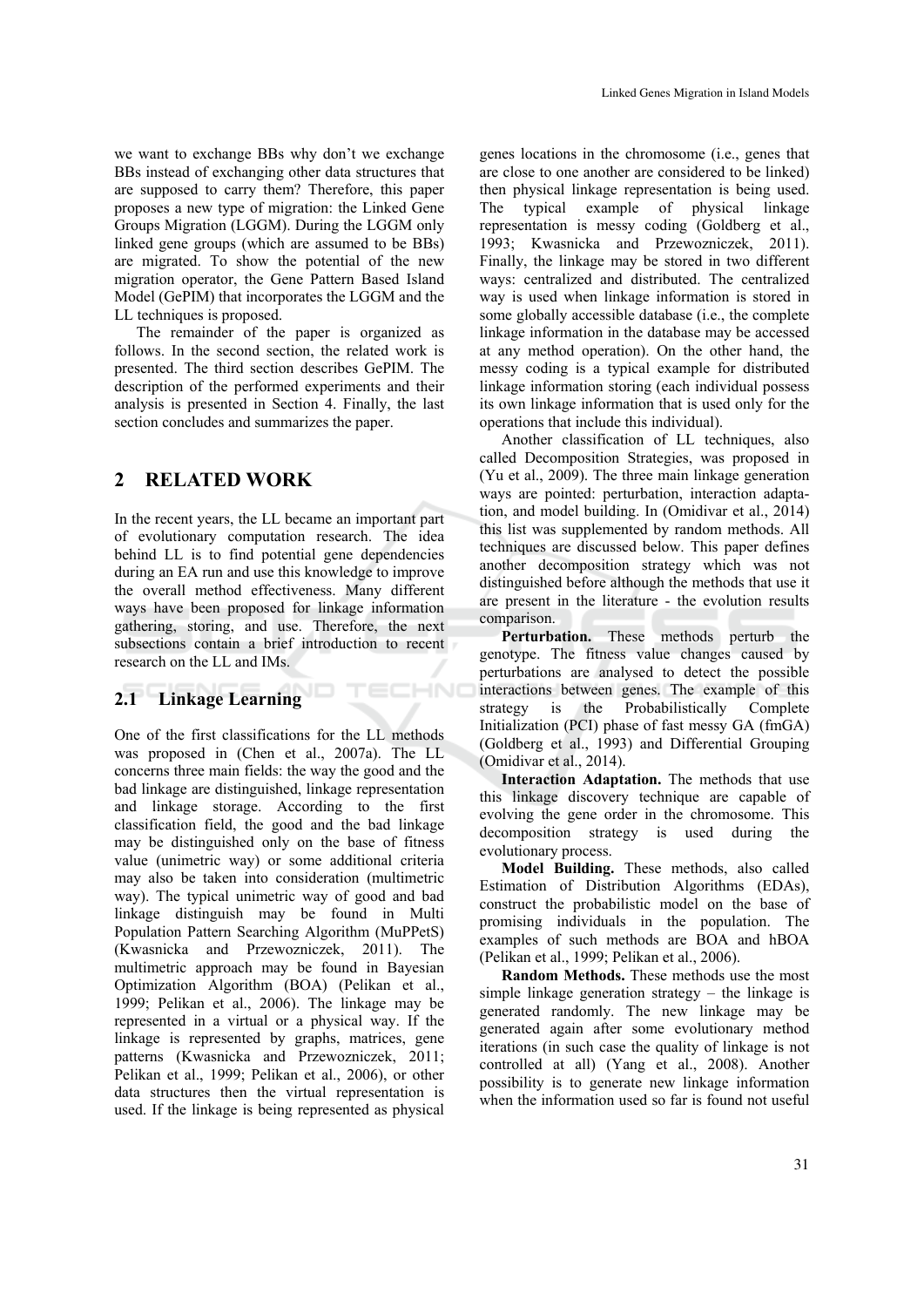(Chen et al., 2007a; Fidrysiak and Przewozniczek, 2015). Note that such decomposition strategy is quite primitive, but still may be more effective than the use of typical linkage-blind operators like the uniform or the single point crossover operators (Przewozniczek, 2015).

**Evolution Results Comparison.** This decomposition strategy class was not distinguished before but seems necessary since the already proposed list does not cover all possibilities that may be found in the EA literature. The methods that use this decomposition strategy compare the individuals that are the results of different evolution processes. For instance, evolution results produced by various islands may be compared (Skolicki, 2008). Another way is used in MuPPetS (Kwasnicka and Przewozniczek, 2011; Przewozniczek et al., 2015; Walkowiak et al., 2013). In MuPPetS, a perturbation to a particular genotype is introduced. Then this perturbed genotype is optimized by an evolutionary process. The linkage information is generated on the base of differences between the genotype before perturbation and after evolutionary optimization of the perturbed genotype.

Linkage information is used in many different ways. The most common one is to improve the effectiveness of crossover operators (Chen et al., 2007a; Fidrysiak and Przewozniczek, 2015; Goldberg et al., 1993; Kwasnicka and Przewozniczek, 2011). Other ways may include the population initialization (Goldberg et al., 1993; Kwasnicka and Przewozniczek, 2011; Pelikan et al., 1999; Pelikan et al., 2006) and gene grouping in Cooperative Coevolution (Omidivar et al., 2014). Note that some of the proposed LL techniques may be hardly useful in practice. For instance, in (Omidivar et al., 2014) the proposed LL technique assumes that identified groups of genes are fully separable. It seems doubtful that a method built on such assumptions will be capable of effectively solving the real-life problems – usually, the BBs are not fully separable (Pelikan et al., 2006; Skolicki, 2008; Watson and Pollack, 1999).

### **2.2 Island Model**

In IMs (Kurdi, 2016; Leitão et al., 2015; Skolicki and De Jong, 2007; Skolicki, 2008) the population is divided into subpopulations called islands. For each island (subpopulation), a separate evolutionary process is executed. The evolutionary operations are restricted to islands, so individuals from different islands cannot interact freely. The islands communicate with one another usually by migrating whole

individuals. Such model improves the diversity of the whole population and thus makes it less vulnerable to preconvergence.

An interesting direction of research in the IM field is the hybridization of IM and EDAs (delaOssa et al., 2004; Muelas et al., 2014). EDAs build the probabilistic models during their run which are used to generate offspring. The IM and EDA hybrids exchange probabilistic models instead of exchanging individuals. However, the question of how to effectively combine the exchanged models remains open. Therefore, in this paper, we concentrate on exchanging detected building blocks instead of exchanging models or individuals.

In some of the papers another way of understanding IMs may be found (Skolicki and De Jong, 2007; Skolicki, 2008). IMs may be interpreted as a two-level system, where islands are higher level individuals and interactions between them are a part of high-level evolution. This interpretation is close to the idea of Compositional Evolution (Watson, 2006) defined as "evolutionary processes involving the combination of systems or subsystems of semiindependently preadapted genetic material". Skolicki (Skolicki, 2008) points out that lower evolution level of IMs is used to produce BBs while the higher level is used to exchange them. Therefore, IMs should be suitable to solve problems built from multiple subsolutions. Note that similar, two-level method construction, is becoming more and more popular and is typical not only for GA-based methods. For instance, MuPPetS (Kwasnicka and Przewozniczek, 2011; Przewozniczek et al., 2015; Przewozniczek, 2016) uses a dynamically changed number of messy individual subpopulations, which exchange data using LL. In (Alves, 2015; Kwasnicka and Przewozniczek, 2011; Kim and Choi, 2015) GAbased methods, with many coevolving subpopulations, were proposed. The idea of multiple subpopulations may also be found in papers concerning Particle Swarm Optimization (PSO) (Chang, 2015; Dahzi et al., 2008; Fidrysiak and Przewozniczek, 2015; Fieldsend, 2014; Zhang et al., 2007), Differential Evolution (DE) (Wang et al., 2015; Zavoianu et al., 2015), and others (Omidivar et al., 2014; Yang et al., 2008).

# **3 GENE PATTERN BASED ISLAND MODEL**

In this section, the description of the proposed Gene Pattern Based Island Model (GePIM) is presented. As pointed in the former sections, the migration in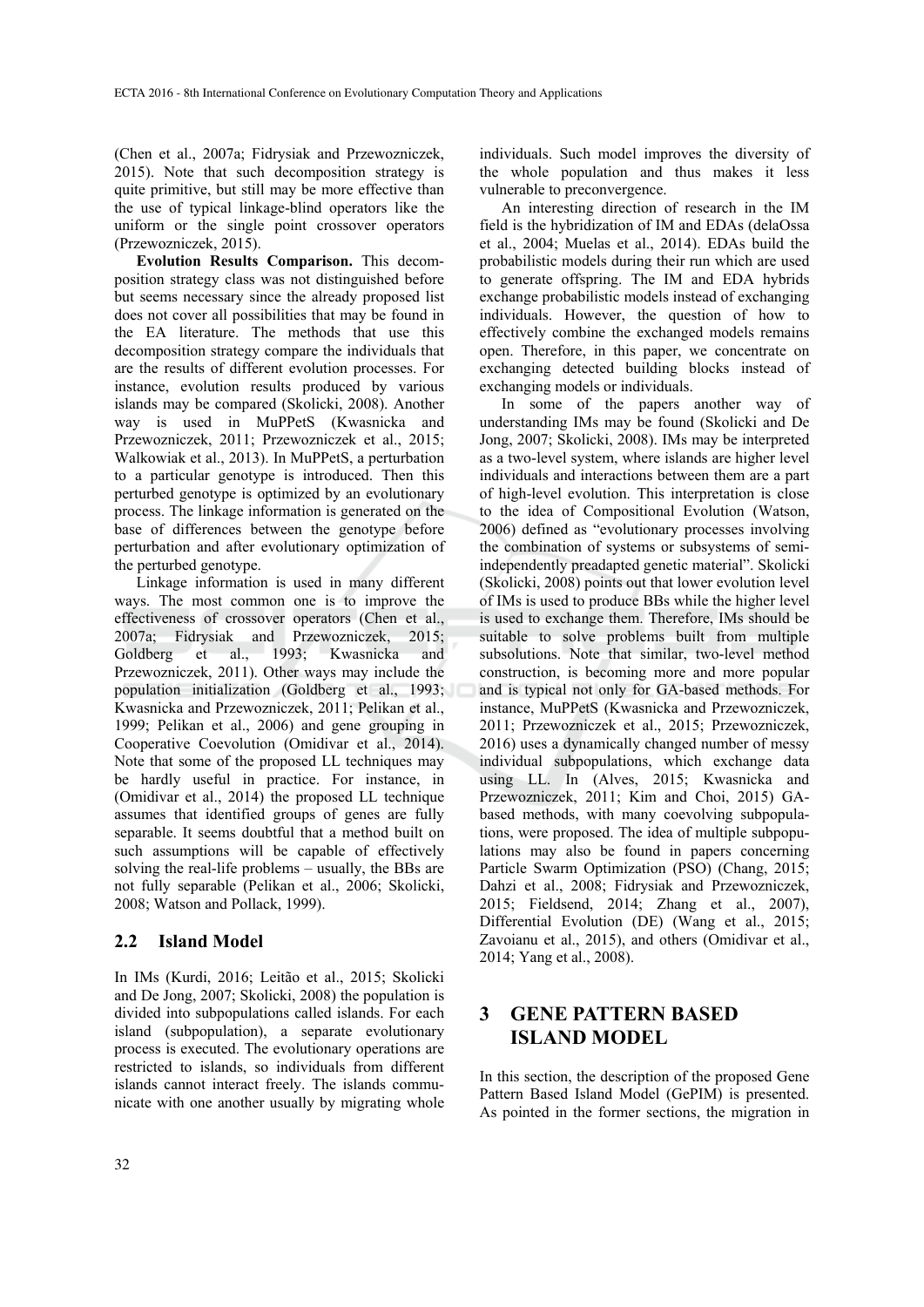IMs is used to exchange the BBs between islands. Therefore, the main motivation behind GePIM is to exchange linked gene groups instead of exchanging individuals or probabilistic models.

#### **3.1 Gepim Overview**

The general GePIM procedure is presented in Figure 1. The method framework is typical for IMs. The main differences are the introduction of LL mechanisms and the use of linked genes.

```
1: it \leftarrow 1;2: for each island: 
3: initialize(island); 
4: evaluate(island); 
5: while (!stopCondition): 
       6: for each island: 
7: select(island); 
8: crossover(island); 
           9: mutate(island); 
10: evaluate(island); 
       if (it % retrievalFreq = 0):
12: retrieveLinkage();
13: if (it % migrationFreq = 0): 
14: 
  migrateLinkedGeneGroups(); 
15: for each island: 
16: evaluate(island); 
17: it \leftarrow it + 1;18: return bestIndividual;
```
Figure 1: The general GePIM procedure. SCIENCE *A*ND TE(

HN

As shown in Figure 1, first all subpopulations (islands) are randomly initialized. Then all subpopulations are processed like in the standard GA (sGA). In the case of GePIM, the uniform crossover operator is used as it is not dependent on gene order. The probability of mutation is checked for every single gene separately. If the mutation occurs then the gene value is flipped. The linkage information retrieval and the LGGM are performed with frequencies defined by a user. These two operations are described in the next two subsections.

#### **3.2 Linkage Information Retrieval**

The linkage information is stored in a form of gene patterns (Kwasnicka and Przewozniczek, 2011). A gene pattern is a set of gene positions that are expected to be dependent on one another. A gene pattern of length *l* is denoted as  $\{p_1, p_2, ..., p_l\}$ , where  $p_i$  is the *i*th gene position. For example, the gene pattern {1, 4, 6} marks three genes: first, fourth, and sixth. Here, gene patterns are created by comparing two individuals and selecting only those

genes that are different. Therefore, lengths of gene patterns are not fixed. For example, for the comparison of 001100 and 010101 individuals, the gene pattern is  $\{2, 3, 6\}$ , because the genotypes are different at the second, third, and sixth position.

Assuming that two individuals have different genotypes and are well evolved (they cannot be easily improved by a typical evolutionary process), some of their genotype differences may have a considerable impact on fitness. The existence of the specific good gene values only in one individual may be caused by difficulties in obtaining such sequence. It may be supposed that these genes depend on one another.

Therefore, in IMs, it seems reasonable to compare individuals from different islands to produce linkage. The objective is to compare individuals that are well evolved, so only the best individuals from each island are taken into account. For each island, two types of the best individual can be defined. The first is the current best individual (i.e., the best individual in the island's population). The other is the best individual found so far on a particular island. The current best individual and the best individual found so far can, but do not have to, be the same.

To retrieve the linkage information, comparisons between the best individuals from all islands are made. Each island provides two best individuals: current and the best found so far. All possible pairs are checked. Therefore,  $C_{2N}^2$  comparisons are made, where *N* is the number of islands. Each comparison produces a single gene pattern. Comparing two best individuals from the same island could provide a useful gene pattern since they may represent different local optima. A single gene pattern may contain gene positions from different BBs. Especially in the early method stage when all islands are the most diversified due to the random initialization. Thus, not every gene pattern generated in the above way will be a valuable one. Note that in every LL method the linkage information does not have to be perfect. It is as good as it improves the performance of the whole method. A wider discussion on this topic may be found in (Kwasnicka and Przewozniczek, 2011).

Each newly created gene pattern is added to a global gene patterns storage, called gene pattern pool. A size of a gene pattern pool cannot exceed a user defined maximum size. If a maximum size is reached then every new gene pattern replaces a randomly selected gene pattern from the gene pattern pool. The above mechanism of replacing randomly chosen gene patterns by new gene patterns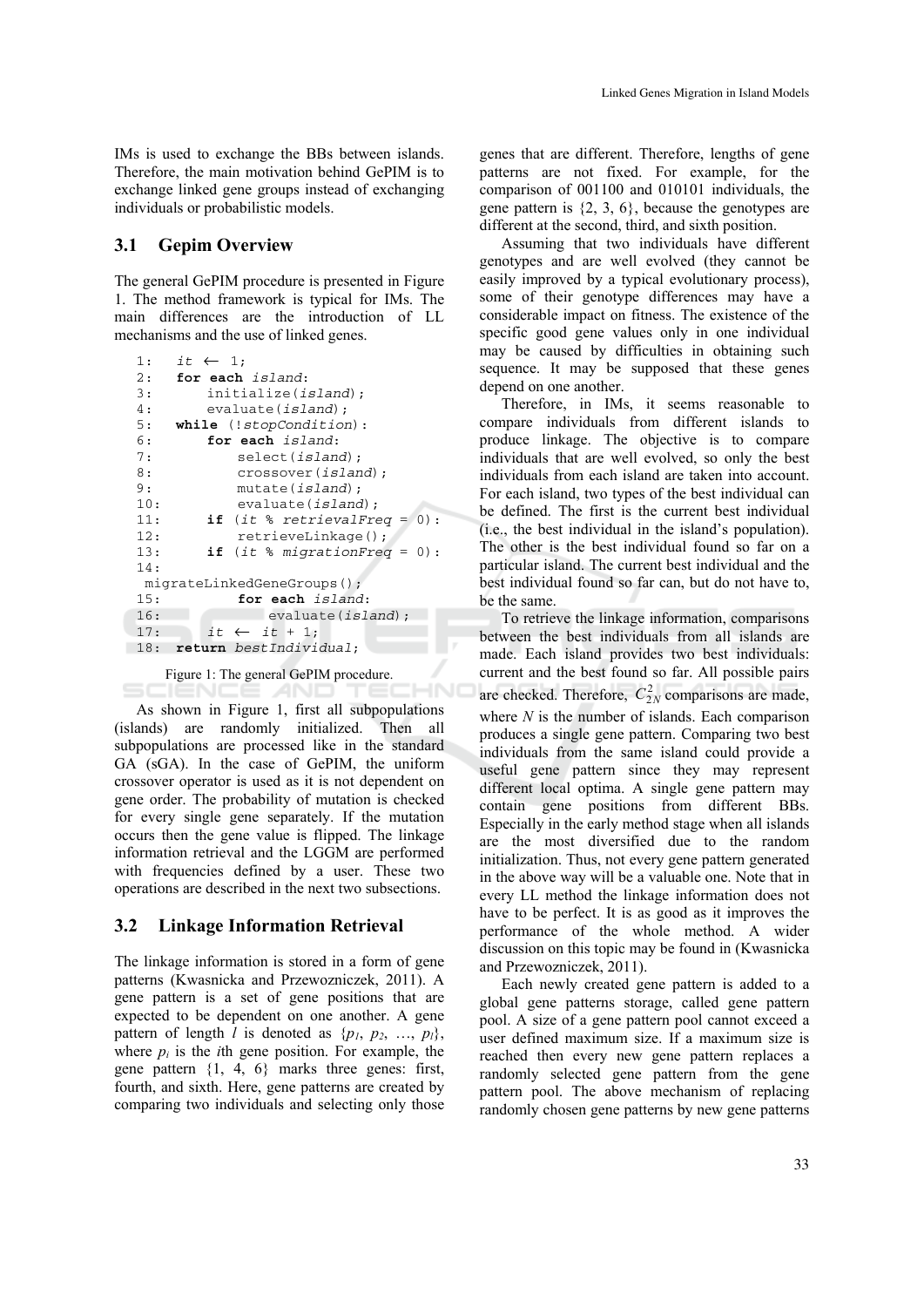is adopted from (Kwasnicka and Przewozniczek, 2011). The motivation behind this mechanism is quite straightforward. It is very hard (if not impossible) to distinguish the linkage information that is useful on the current method stage, from the useless one. Therefore, it seems reasonable to assume that useful linkage information will be generated more times and will replace the useless one.

### **3.3 Linked Gene Groups Migration Operator**

During a classic migration, individuals are migrated between islands. Note that even if migrated individuals provide some new BBs to an island, it may be hard to exchange them with other individuals. New BBs can be easily destroyed by classical crossover operators. For example, if the optimal problem solution is 11111111 then even if the population contains individuals 01010101 and 10101010, obtaining the individual representing the best solution is highly unlikely.

The above drawback can be avoided by migrating linked genes instead of individuals or probabilistic models. Genes marked by a single gene pattern are supposed to be linked. To perform the Linked Gene Groups Migration (LGGM), two islands are selected first. Then, the defined number of best-fitted individuals from both islands is selected. The individuals that migrate their genes are called 'source individuals' while the individuals from the island that receives the linked genes are called 'receiving individuals'. The source and receiving individuals are paired in the way that the best source individual sends its genes to the best receiving individual, the second best source individual sends its genes to the second best receiving individual and so on. For each sourcereceiving individuals pair, the gene pattern is selected randomly from the gene pattern pool that contains gene patterns created during the linkage information retrieval phase. Finally, all genes from the source individual, marked by the chosen gene pattern replace proper genes in the receiving individual. For example, if the 01010101 is the receiving individual, the 10101010 is the source individual and the {1, 3, 5, 7} gene pattern was selected for this migration then after such operation the genotype of receiving individual will be as follows: 11111111.

### **3.4 Summary**

GePIM is an example of IM, which uses the LL

technique. The linkage information is used during (and only during) the LGGM operation. This improves the method effectiveness. The method is not dependent on gene order since the uniform crossover operator is used.

The GePIM classification as an LL method is as follows. GePIM uses the unimodal way of good and bad linkage distinguish, the linkage information representation is virtual and is stored in a centralized way. The evolution results comparison is used as a decomposition strategy.

# **4 THE RESULTS**

In this section, the results of performed experiments are presented. In the first subsection the competing methods choice is presented, then the problems used for tests and the stop condition are discussed. The tuning procedure, obtained results, and their discussion are described in the latter subsections. All methods were coded in C++. Whenever it was possible, the methods shared the same pieces of code. All experiments were conducted on HP Elite Desk800 3.4 GHz 8GB RAM server with Intel Core i7-4770 CPU and Windows 7 64-bit installed. For each test case, ten independent runs were executed. Complete results, source codes of all competing methods, and configuration files are available at: http://mp2.pl/download/ai/20160531\_gepim.zip.

### **4.1 Competing Methods Choice**

Four methods were chosen to compete with GePIM. The classical Island Model (IM) was chosen to check how significant is the improvement caused by changes proposed in this paper. sGA was chosen to check if the difference between the simple and more evolved methods is significant. Both, classical IM and sGA use (same as GePIM) the uniform crossover operator and the gene flip mutation checked for every gene separately. Finally, BOA (Pelikan et al., 1999) and MuPPetS (Kwasnicka and Przewozniczek, 2011) methods were chosen as the literature review points them as highly effective ones. BOA is effective when used for solving the deceptive functions concatenations, while MuPPetS was shown capable of effective solving both: theoretical (Kwasnicka and Przewozniczek, 2011) and practical problems (Przewozniczek, 2015; Walkowiak et al., 2013).

BOA (Pelikan et al., 1999) is an LL method that builds a Bayesian network to represent gene dependencies. At each iteration, a Bayesian network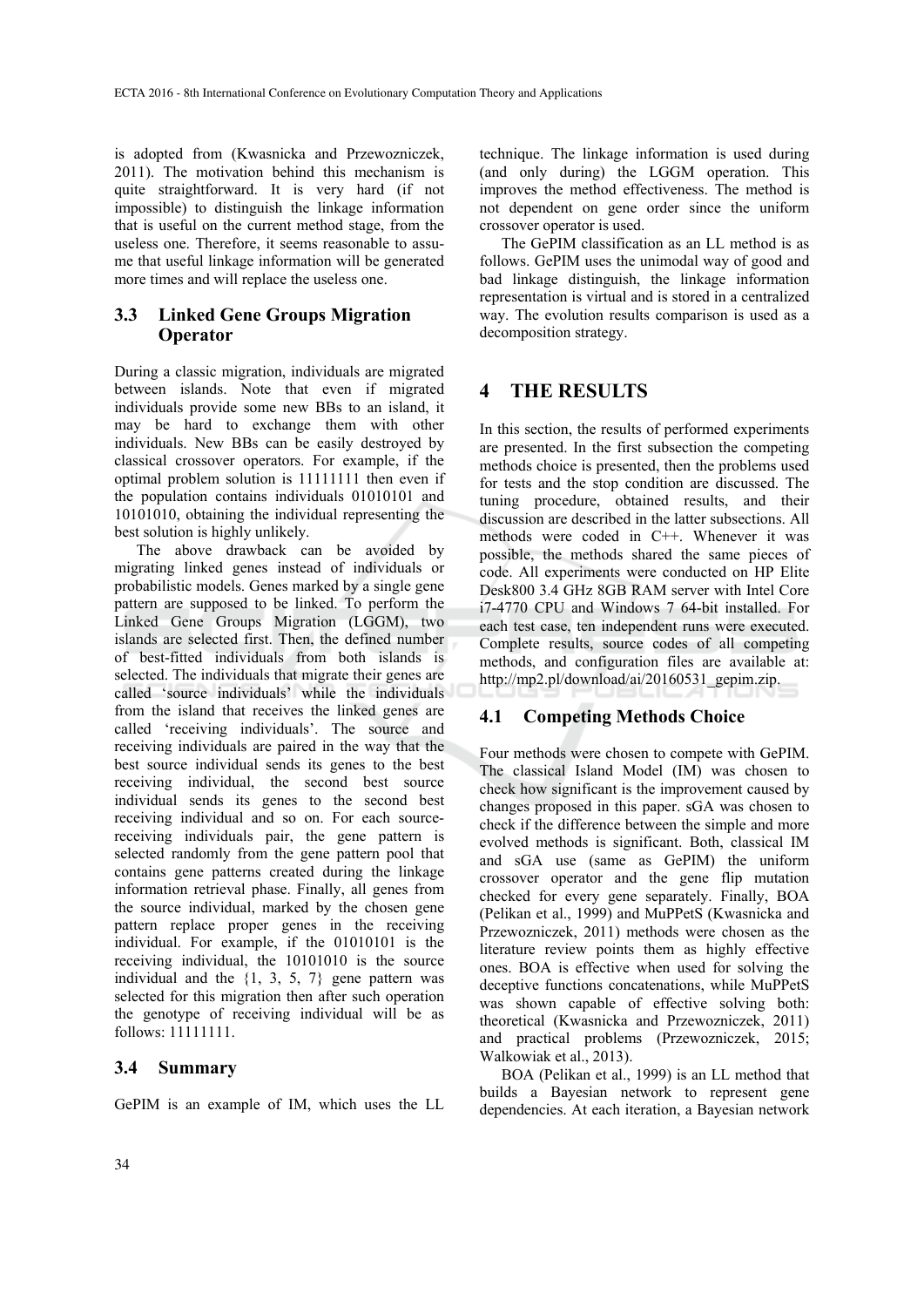is generated on the base of a set of best individuals. In the next iteration, new individuals are created on the base of Bayesian network. BOA was shown to use a relatively low number of Fitness Function Evaluations (FFE) when compared to other evolutionary methods. However, in the case of BOA, the main part of computation load is consumed not for the fitness value computation, but on Bayesian tree generation. In this paper the same Bayesian network construction algorithm as in (Kwasnicka and Przewozniczek, 2011; Pelikan et al., 1999) is used. The time complexity of this algorithm is  $O(k^2kn^2N + kn^3)$ , where *n* is the problem size, *N* is the size of the dataset, and  $k$  is the maximum allowed indegree (the tree depth).

MuPPetS (Kwasnicka and Przewozniczek, 2011) is a relatively new proposition of LL method. It uses a flexible number of coevolving virus populations. The viruses are messy-coded individuals (Goldberg et al., 1993; Kwasnicka and Przewozniczek, 2011), but purpose and way of use are different than in the classical messy coded individuals case. The number of virus subpopulations is increased when the method is stuck and decreased after reaching a breakthrough. This feature makes the method capable of automatically adjusting itself to the current evolution state. The linkage information is extracted with the use of evolution results comparison strategy.

### **4.2 The Test Problems and Stop Condition**

As discussed in the previous subsection the computation load used by BOA is mainly dependent on Bayesian network construction, not on fitness value computation. Therefore, FFE is not a fair computation measure for BOA. A detailed analysis of the dependency between FFE and the computation time used by BOA may be found in (Kwasnicka and Przewozniczek, 2011). Therefore, in this paper, the computation time (7200 seconds) was used as a stop condition. The stop condition was checked after each method iteration. Thus, the overall computation time could be slightly greater than 7200 seconds. The time-based stop condition favors the methods that spend most of the computation load for fitness value computation. The proper analysis of FFE and computation time dependency is given at the end of Section 4.4.

All experiments were executed in a repeatable environment without any other resource consuming processes running. Three different kinds of test problems were chosen: the deceptive functions

concatenations, the Knapsack, and the MAX-2SAT problem.

#### **4.2.1 Mixed Deceptive Functions Concatenations**

Eight different deceptive functions were used to build the deceptive functions concatenations. They are presented in Table 1. The value of the deceptive function is dependent on unitation *u* (the number of '1's in the genotype).

| $\boldsymbol{u}$ | 3-bit<br>(31) | 3-bit<br>(3lh)   | 3-bit<br>(3h) | 3-bit<br>(3hh) | 5-bit<br>(51) | 5-bit<br>(5lh) | 5-bit<br>(5h)  | 5-bit<br>(5hh) |
|------------------|---------------|------------------|---------------|----------------|---------------|----------------|----------------|----------------|
| $\overline{0}$   | 0.33          | 0.98             | 3.33          | 9.80           | 0.4           | 0.99           | 4              | 9.88           |
| 1                | 0.17          | 0.49             | 1.67          | 4.90           | 0.3           | 0.74           | 3              | 7.41           |
| $\overline{c}$   | $\theta$      | $\boldsymbol{0}$ | $\theta$      | $\theta$       | 0.2           | 0.49           | $\overline{2}$ | 4.94           |
| 3                |               |                  | 10            | 10             | 0.1           | 0.25           | 1              | 2.47           |
| 4                | NA            | NA               | NA            | NA             | $\mathbf{0}$  | $\theta$       | $\mathbf{0}$   | $\mathbf{0}$   |
| 5                | NA            | NA               | NA            | NA             | 1             |                | 10             | 10             |

Table 1: Used deceptive functions definitions.

To each deceptive functions concatenation, the tale function was added. The tale is the OneMax function and is defined as follows: *Tale(length) = u/length*, where *u* is the unitation and *length* is the tale function gene number. The test cases used in the experiments are defined in Table 2 according to Table 1 and the tale definition. The number of bits necessary to encode the complete problem solution was 600 for all used concatenations.

Table 2: Used deceptive functions concatenations.

| TC no. | Definition                                     |
|--------|------------------------------------------------|
| 1      | $50*31 + 30*51 + Tale(300)$                    |
| 2      | $50*3lh + 30*5lh + Tale(300)$                  |
| 3      | $15*3l + 35*3h + 9*5l + 21*5h + Tale(300)$     |
| 4      | $15*3lh + 35*3hh + 9*5lh + 21*5hh + Tale(300)$ |
| 5      | $60*51 + Tale(300)$                            |
| 6      | $60*5lh + Tale(300)$                           |
| 7      | $18*51 + 42*5h + \text{Tale}(300)$             |
| 8      | $18*5lh + 42*5hh + Tale(300)$                  |
|        |                                                |

The definitions of the above test cases were adopted from (Kwasnicka and Przewozniczek, 2011). Note that frequently, when the deceptive functions concatenations are used, the glued deceptive blocks are identical (Goldberg et al., 1993; Pelikan et al., 1999; Pelikan et al., 2006). Such a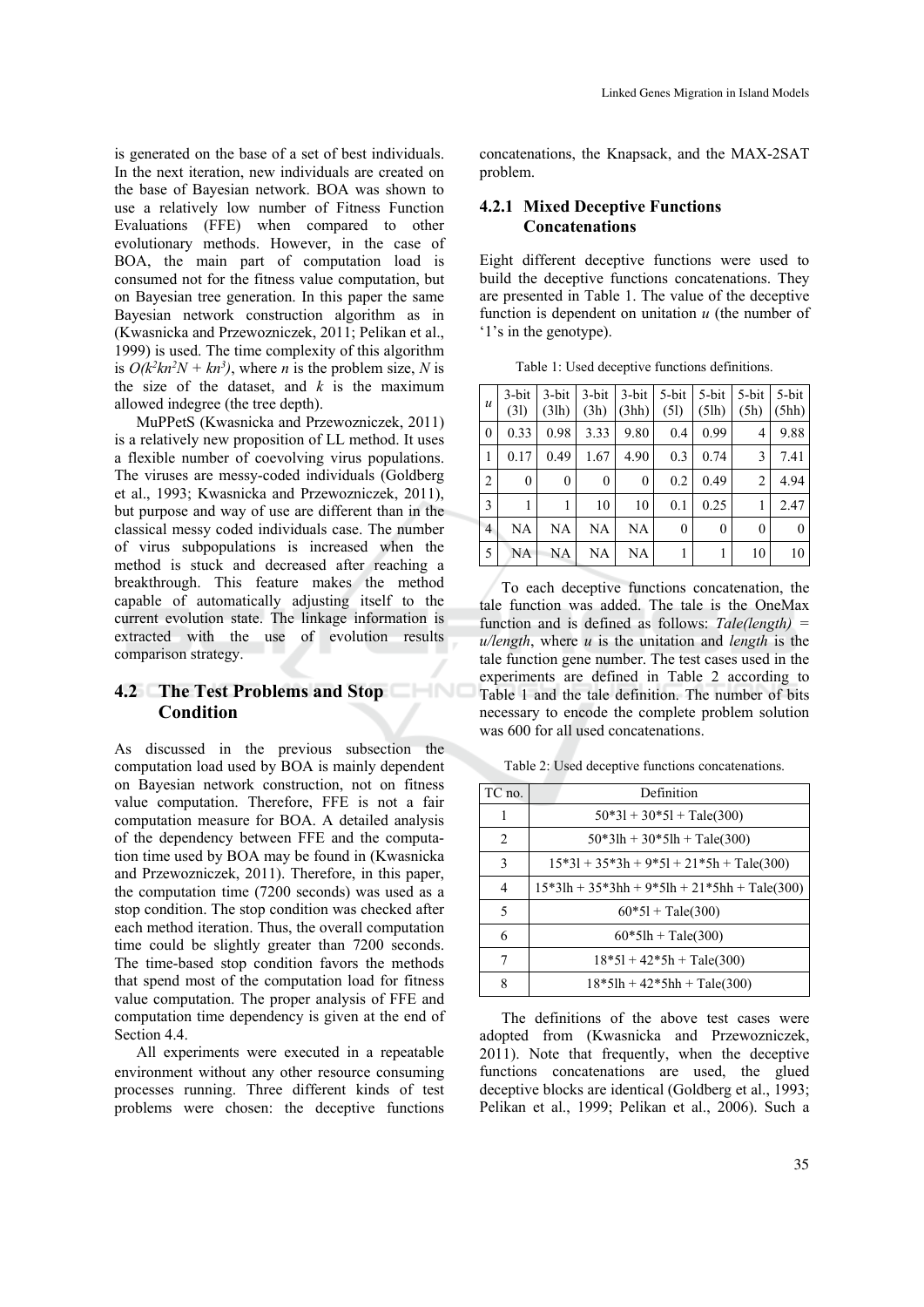practice may be found surprising since deceptive functions concatenations are supposed to mimic the existence of BBs in the problem. It seems a reasonable assumption that, usually, a problem is built from many BBs (Watson and Pollack, 1999; Watson, 2006). Nevertheless, the assumption that these BBs are identical seems unjustified. Therefore, mixed deceptive functions concatenations were proposed (Kwasnicka and Przewozniczek, 2011). The test problems include a tale which is a part that should be easy to optimize by any GA-based method. Note that it was shown that some of the methods (e.g., fmGA) considered effective in solving the problems built from deceptive functions concatenations are ineffective when the deceptive blocks are not identical (Kwasnicka and Przewozniczek, 2011).

#### **4.2.2 The Knapsack Problem**

The Knapsack problem is a common tool used to test the effectiveness of methods that use the binary coding. Most of the test instances of the knapsack problem can be solved in pseudo-polynomial time using dynamic programming, but it is possible to generate instances that are hard to solve (Pisinger, 2005). In the performed experiments, only such hard-to-solve instances were used. The set of hard instances and their solutions was downloaded from http://www.diku.dk/~pisinger/largecoeff\_pisinger.tg z. For each instance the solution time that indicates its hardness was provided. Six of the hardest instances corresponding to the greatest value of the solution time were chosen for tests: "knapPI\_3\_500\_10000000\_76" (test case (TC) no.: 9; bit length: 500), "knapPI 3 500 10000000 92"  $(10; 500)$ , "knapPI 3  $1000$   $10000000$  73" (11; 1000), "knapPI\_4\_500\_10000000\_13" (12; 500), "knapPI\_4\_1000\_10000000\_22" (13; 1000), "knapPI\_4\_1000\_10000000\_49" (14; 1000).

#### **4.2.3 The MAX-2SAT Problem**

The MAX-2SAT problem is the specific kind of the MAX-SAT problem, because the given conjunctive normal form (CNF) formula is the conjunction of clauses of two literals. Instances of the MAX-2SAT problem can be generated using a planted solution model (Watanabe and Yamamoto, 2010). In this model, for each instance, a solution that is very likely to be optimal is provided. Thus, a large number of instances can be created and experimentally checked if they are hard to solve. Four instances were generated with the use of planted solution model and used during the

experiments: test case no. 15 (*p*=0.1243; *r*=0.0311; bit length: 500), 16 (*p*=0.1492; *r*=0.0373; 500), 17 (*p*=0.0553; *r*=0.0138; 1000), 18 (*p*=0.0691;  $r=0.0173$ ; 1000). The *p* and *r* variable values reported for the MAX-2SAT problem instances are the parameters used to generate the instances by the planted model.

#### **4.3 The Tuning Procedure**

All methods were tuned with the use of the same tuning procedure. The initial settings were proposed, on the basis of the literature review. Then, each parameter was optimized separately in a greedy way – if a parameter change improves the results then the change is accepted. The tuning was made for the following deceptive functions concatenations: 5, 6, 7, 8. These functions are supposed to be the most challenging test cases to solve. Therefore, if the tuning procedure causes each method to propose the results of quality as good as possible for these problems, then the methods should also perform well for the other test cases. During tuning, two independent runs were executed, for each test case. Similar tuning procedure can be found in (Kwasnicka and Przewozniczek, 2011, Przewozniczek et al., 2015).

The complete initial and final configurations of all competing methods are given in Tables 3, 4, 5, 6, and 7. The parameter tuning order was the same as the parameter order in the tables.

| Parameter                              | Initial value | Final value      |
|----------------------------------------|---------------|------------------|
| Crossover                              | 0.6           | 0.3              |
| Population size per island             | 400           | 200              |
| Number of islands                      | 10            | 30               |
| Migration frequency                    | 200           | 50               |
| Number of migrating<br>Individuals     | 40            | 40               |
| Gene pattern pool size                 | 300           | 300              |
| Linkage information retrieval<br>freq. | 100           | 500              |
| Mutation                               | $1/$ length   | $1/(3 * length)$ |

Table 3: GePIM configuration.

As presented in Table 3, the most significant change of initial GePIM configuration made by tuning was the increase of the LGGM frequency and decrease the frequency of linkage gathering. It seems that it is more beneficial for GePIM to exchange BBs more often and collect the linkage information when the current and the overall best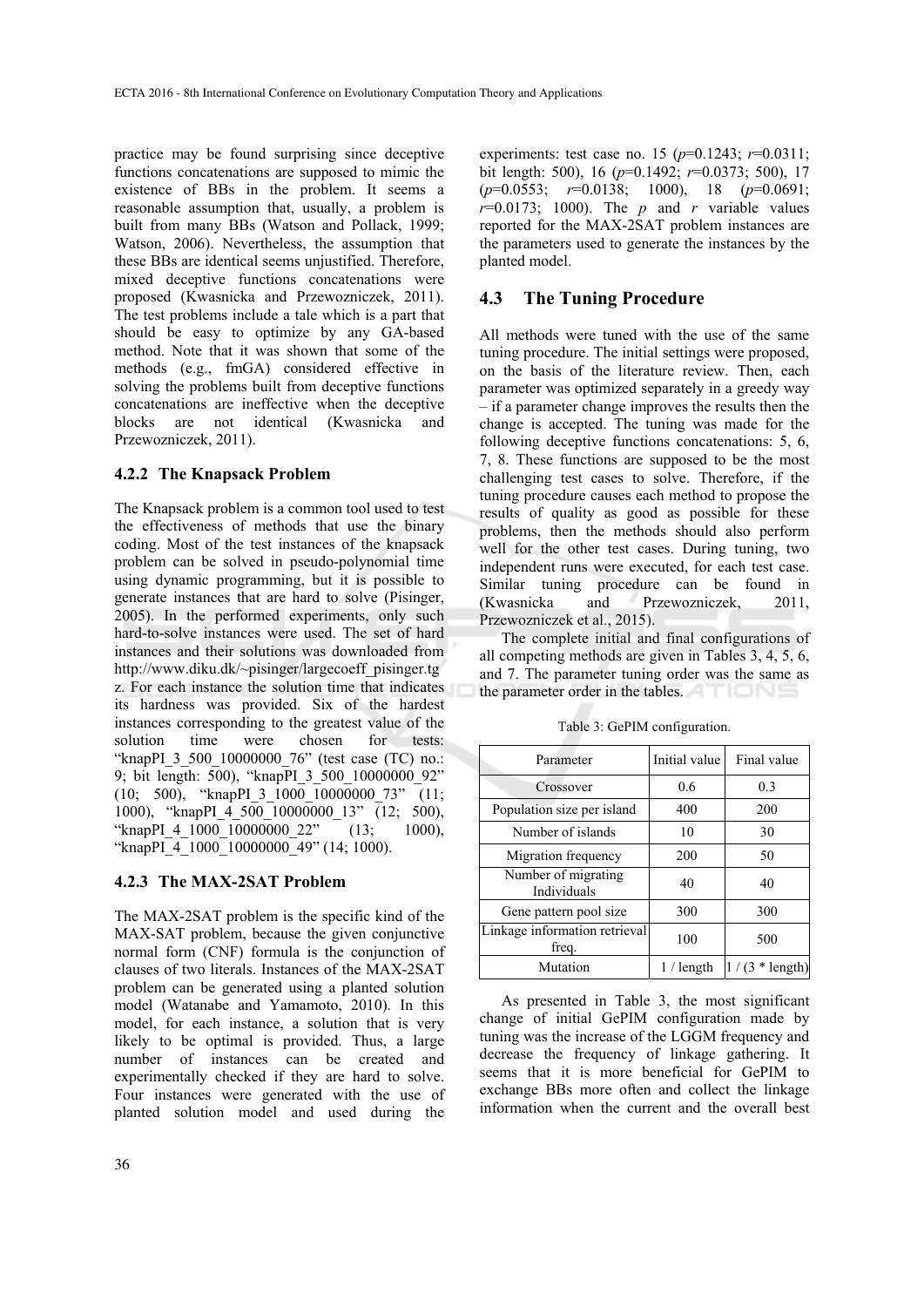individual are well evolved, which should increase the gathered linkage quality.

| Parameter                                    | Initial value | Final value |
|----------------------------------------------|---------------|-------------|
| Gene pattern pool size                       | 200           | 200         |
| Minimal pattern size                         | 3             | 3           |
| Virus generation number                      | 5             | 10          |
| Virus population per<br>competetive template | 400           | 180         |
| Cut probability                              | 0.05          | 0.16        |
| Splice probability                           | 0.5           | 0.16        |
| Mutation                                     | 0.1           | 0.02        |
| Remove gene probability                      | 0.1           | 0.02        |
| Add gene probability                         | 0.1           | 0.02        |

#### Table 4: MuPPetS configuration.

Table 5: BOA configuration.

| Parameter            | Initial value | Final value |
|----------------------|---------------|-------------|
| Population size      | 80000         | 50000       |
| Bayesian tree level  |               |             |
| Parents percentage   | 50            | 40          |
| Offspring percentage | 50            | 60          |

| Table 6: Classical IM configuration. |                           |             |  |  |  |  |
|--------------------------------------|---------------------------|-------------|--|--|--|--|
| Parameter                            | Initial value Final value |             |  |  |  |  |
| Crossover                            | 0.7                       | 0.5         |  |  |  |  |
| Population size per island           | 400                       | 400         |  |  |  |  |
| Number of islands                    | 10                        | 50          |  |  |  |  |
| Migration frequency                  | 200                       | 50          |  |  |  |  |
| Number of migrating individuals      | 40                        | 40          |  |  |  |  |
| Mutation                             | $1/$ length               | $1/$ length |  |  |  |  |

| Parameter       | Initial value | Final value |
|-----------------|---------------|-------------|
| Crossover       | 07            | 04          |
| Population size | 400           | 800         |
| Mutation        | $1/$ length   | 2 / length  |

#### **4.4 The Methods Comparison**

As mentioned, for each test case ten independent runs were performed. In Table 8 the average solution quality for each test case is presented. In the case of deceptive functions concatenations, the quality measure was the best solution unitation percentage: *UnitPerc(X<sub>best</sub>)* =  $u(X_{best})/len$ , where  $X_{best}$  is the best-

found individual, *u(*Xbest*)* is its unitation, and *len* is the genotype length. Unitation percentage informs how similar is the best-found individual to the global optimum and is typical for deceptive functions concatenations (Fidrysiak and Przewozniczek, 2015; Goldberg et al., 1993; Kwasnicka and Przewozniczek, 2011; Pelikan et al., 2006). For the Knapsack and the MAX-2SAT problems, the quality measure was the proportion of the best-found solution and the global optimum values. Due to the space limitations, the standard deviation was not reported. However, for all the test cases the standard deviation was rather low (usually below 0.01). The average time presented in Table 9 informs how fast the final solution was found.

|  |  | Table 8: The average solution quality comparison. |
|--|--|---------------------------------------------------|
|  |  |                                                   |

| <b>TC</b><br>no. | GePIM<br>$\lceil\% \rceil$ | Classical<br>IM $[\%]$ | sGA<br>$\lceil\% \rceil$ | <b>BOA</b><br>$\lceil\% \rceil$ | MuPPetS<br>$\lceil\% \rceil$ |
|------------------|----------------------------|------------------------|--------------------------|---------------------------------|------------------------------|
| 1                | 99.92                      | 87.87                  | 98.62                    | 100.00                          | 100.00                       |
| $\overline{c}$   | 99.25                      | 63.75                  | 58.55                    | 97.90                           | 99.50                        |
| 3                | 99.50                      | 87.90                  | 98.28                    | 100.00                          | 99.70                        |
| $\overline{4}$   | 99.45                      | 63.12                  | 58.31                    | 95.20                           | 99.20                        |
| 5                | 100.00                     | 75.36                  | 98.63                    | 100.00                          | 100.00                       |
| 6                | 97.25                      | 52.26                  | 50.07                    | 100.00                          | 98.30                        |
| 7                | 100.00                     | 76.07                  | 86.16                    | 100.00                          | 100.00                       |
| 8                | 97.75                      | 53.33                  | 50.50                    | 94.20                           | 98.10                        |
| 9                | 100.00                     | 100.00                 | 99.96                    | 100.00                          | 99.99                        |
| 10               | 100.00                     | 100.00                 | 99.98                    | 100.00                          | 99.99                        |
| 11               | 100.00                     | 100.00                 | 99.96                    | 99.01                           | 99.95                        |
| 12               | 100.00                     | 100.00                 | 100.00                   | 100.00                          | 100.00                       |
| 13               | 100.00                     | 100.00                 | 100.00                   | 99.99                           | 100.00                       |
| 14               | 100.00                     | 100.00                 | 100.00                   | 99.99                           | 99.96                        |
| 15               | 100.00                     | 100.00                 | 99.91                    | 100.00                          | 99.93                        |
| 16               | 100.00                     | 100.00                 | 99.95                    | 100.00                          | 99.93                        |
| 17               | 100.00                     | 100.00                 | 99.95                    | 86.70                           | 99.96                        |
| 18               | 100.00                     | 99.99                  | 99.94                    | 86.10                           | 99.99                        |

For deceptive functions concatenations Classical IM and sGA performed worse than all other three methods for every single instance. BOA for two cases proposed the solutions of relatively low quality (for test case number 8 and 4 the average solution quality is only 94.2 and 95.2 respectively). Therefore, the best methods for this problem class are GePIM and MuPPetS, while MuPPetS is slightly better. For the Knapsack and the MAX-2SAT problems, all methods report high quality-results,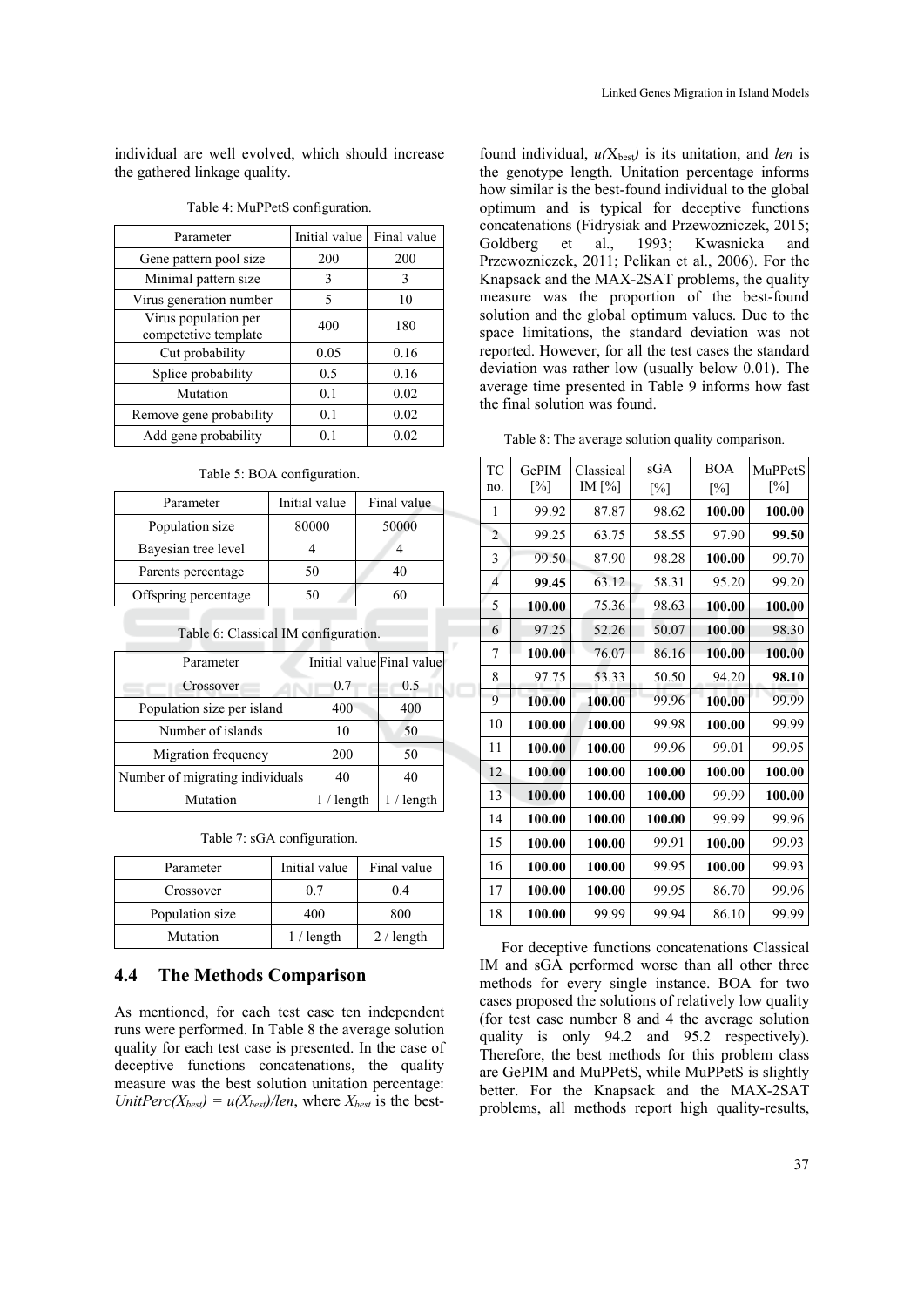| TC no.   | GePIM<br>$\lceil s \rceil$ | Classical<br>IM[s] | sGA<br>[s] | <b>BOA</b><br>[s] | MuPPetS<br>[s] |
|----------|----------------------------|--------------------|------------|-------------------|----------------|
| $1 - 8$  | 300                        | 2624               | 3040       | 3622              | 4886           |
| $9 - 14$ | 643                        | 2151               | 1890       | 4410              | 2534           |
| 15-18    | 1035                       | 3253               | 2941       | 5485              | 427            |

Table 9: The average time comparison.

but GePIM and classical IM are the best. Note that BOA reported results of very low quality for 17th and 18th test case. To encode solutions to these test cases 1000 genes is necessary. For such a large gene number, the computation load spent by BOA for building the Bayesian network (it is built at every iteration) rises significantly and makes the method ineffective. Similar situation, in which BOA was unable to handle the problems encoded with large gene number was already observed and discussed in (Kwasnicka and Przewozniczek, 2011).

The worst solution quality for each test case type group is reported in Table 10. The comparison confirms that GePIM and MuPPetS are the only two methods that guarantee the highest solution quality for all problem types.

Table 10: The comparison of the worst solution quality for each test case type. a L

|               | $\lceil\% \rceil$ | <b>GePIM</b> Classical<br>IM $[\%]$ | sGA<br>$\lceil\% \rceil$ | <b>BOA</b><br>$\lceil\% \rceil$ | MuPPetS<br>$\lceil\% \rceil$ |
|---------------|-------------------|-------------------------------------|--------------------------|---------------------------------|------------------------------|
| Dec.<br>func. | 95.00             | 51.67                               | 49.83                    | 90.00                           | 96.00                        |
| Knap<br>sack  | 100.00            | 100.00                              | 99 95                    | 98.89                           | 99.93                        |
| MAX-<br>2SAT  | 100.00            | 99.98                               | 99.77                    | 85.96                           | 99.77                        |

To confirm the statistical significance of solution quality differences the Wilcoxon statistical test was used. The p-values reported by this test are presented in Table 11. The tests were performed on the results of all runs, rounded if necessary, to the sixth most significant position. The results obtained confirm the analysis presented above – GePIM significantly outperforms all competing methods except MuPPetS for the deceptive functions concatenations case.

In Figure 2 the dependency between the computation time and FFE for all competing methods is presented. The comparison is done for deceptive functions concatenations test cases (80 runs per method). Similar comparisons may be found in (Cai and Wang, 2015; Kwasnicka and Przewozniczek, 2011; Przewozniczek et al., 2015; Saha et al., 2010, Suganthan et al., 2005).

|  |  |  |                                     | Table 11: The solution quality comparisons on the base of |  |  |
|--|--|--|-------------------------------------|-----------------------------------------------------------|--|--|
|  |  |  | p-values reported by Wilcoxon test. |                                                           |  |  |

| Null hypothesis: | GePIM            | better or<br>worse or<br>equal<br>equal |      |              |  |
|------------------|------------------|-----------------------------------------|------|--------------|--|
|                  | DF               | 1                                       | 0    | $\mathbf{0}$ |  |
| Classical<br>IM  | <b>KS</b>        | 0.50                                    | 0.50 | 1            |  |
|                  | M2S              | 0.85                                    | 0.16 | 0.33         |  |
|                  | DF               | 1                                       | 0    | 0            |  |
| sGA              | ΚS               | 1                                       | 0    | $\theta$     |  |
|                  | M <sub>2</sub> S | 1                                       | 0    | 0            |  |
|                  | DF               | 0.59                                    | 0.41 | 0.83         |  |
| BOA              | ΚS               | 0.99                                    | 0    | 0            |  |
|                  | M <sub>2</sub> S | 1                                       | 0    | 0            |  |
|                  | DF               | 0.24                                    | 0.76 | 0.49         |  |
| MuPPetS          | ΚS               | 1                                       | 0    | 0            |  |
|                  | M <sub>2</sub> S | 1                                       | 0    | 0            |  |



Figure 2: Average FFE per second for deceptive functions concatenations.

As shown in Figure 2 the dependency between FFE and computation time is highly repeatable – the standard deviation value is low. The sGA is capable of doing the highest FFE number per second. This is an expected result since sGA does not do many computation load consuming operations other than fitness calculation. The high number of FFE per second is also understandable for MuPPetS and Classical IM. GePIM does about 50% of FFE done by Classical IM. This difference is a result of frequent migrations, which require many sorting operations. Finally, the average number of FFE per second for BOA is about 30 times lower than in the GePIM case, which confirms the previous reasoning that the FFE number is not a suitable computation load measure for BOA.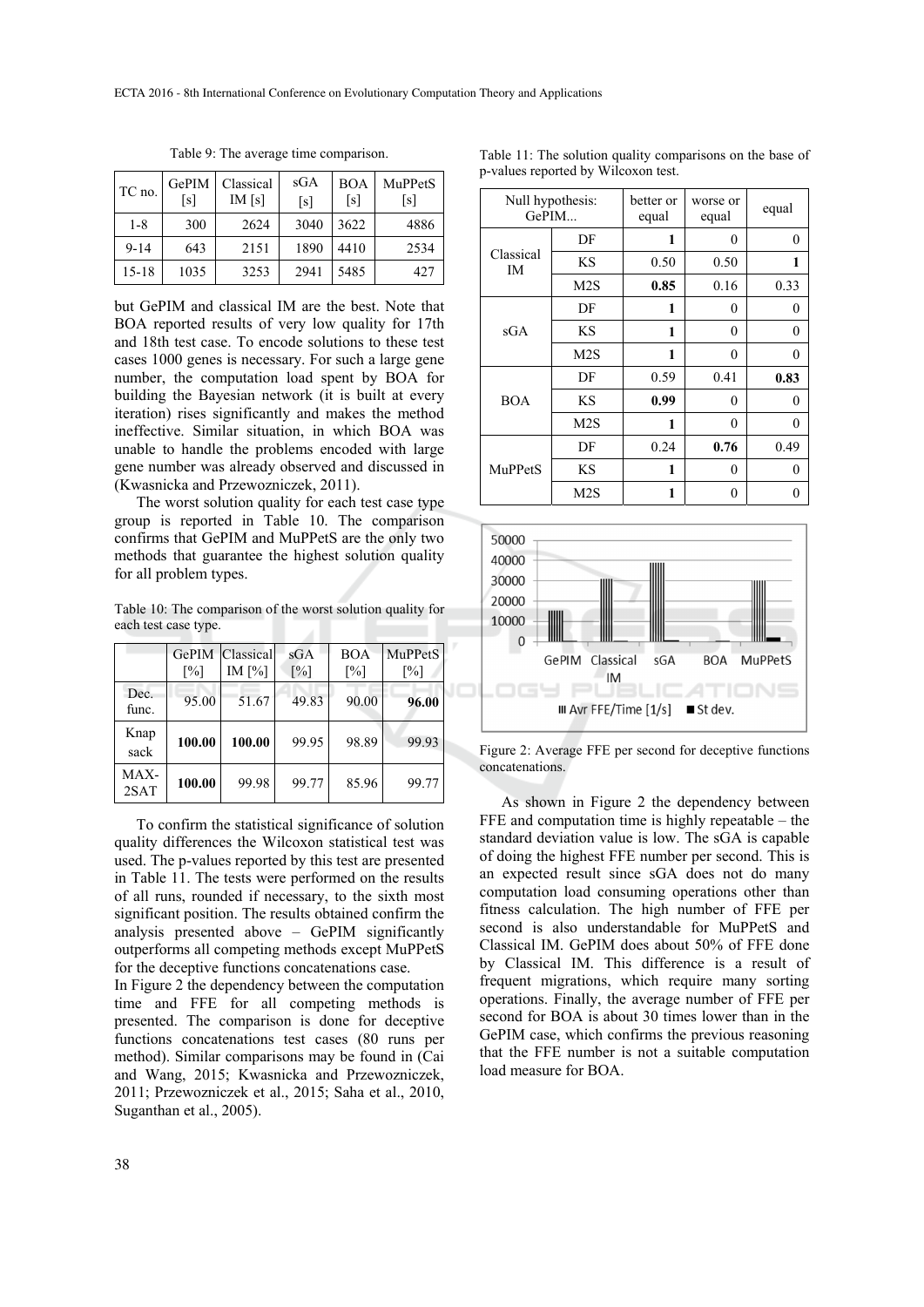### **5 CONCLUSIONS AND FURTHER WORK**

In this paper, the proposition of the Linked Gene Groups Migration for Island Models was presented. The GePIM method, an IM using the proposed LGGM was shown to be an effective tool when compared to other evolutionary methods. Despite its simplicity, GePIM was able to compete successfully with MuPPetS and BOA methods.

The main fields that should be concerned in the future work are as follows:

- the application of GePIM to other problems than those considered in this paper,
- further LGGM development,
- employing in GePIM other LL techniques than used in this paper,
- combining the LGGM, the LL and dynamic subpopulation number control (Przewozniczek, 2016).

The further research in the above directions should allow proposing new and more effective evolutionary methods.

### **REFERENCES**

- Alves, H. N. 2015. A Multi-population Hybrid Algorithm to Solve Multi-objective Remote Switches Placement Problem in Distribution Networks. In *Journal of Control, Automation and Electrical Systems*, 25, 5, 545-555.
- Cai, Y., Wang, J. 2015. Differential evolution with hybrid linkage crossover. In *Information Sciences*, 320, 244- 287.
- Chang, W.D. 2015. A modified particle swarm optimization with multiple subpopulations for multimodal function optimization problems. In *Applied Soft Computing*, 33, 170-182.
- Chen, Y., Peng. W, Jian M. 2007a. Particle Swarm Optimization With Recombination and Dynamic Linkage Discovery. In *IEEE Transactions on Systems, Man and Cybernetics, Part B: Cybernetics*, 37, 6, 1460-1470.
- Chen, Y., Sastry, K., Goldberg, D.E. 2007b. A Survey of Linkage Learning Techniques in Genetic and Evolutionary Algorithms. In *IlliGAL Report No. 2007014, Illinois Genetic Algorithms Laboratory*.
- Dahzi, W., Wu, C.H., Ip, W.H., Wang, D., Yan, Y. 2008. Parallel multi-population Particle Swarm Optimization Algorithm for the Uncapacitated Facility Location problem using OpenMP. *In IEEE Congress on Evolutionary Computation*, 124-128.
- delaOssa, L., Gámez, J.A., Puerta, J.M. 2004. Migration of Probability Models Instead of Individuals: An

Alternative When Applying the Island Model to EDAs. In *Lecture Notes in Computer Science (PPSN 2004)*, 3242, 242-252.

- Fidrysiak, B., Przewozniczek, M. 2015. Towards Finding an Effective Way of Discrete Problems Solving: the Particle Swarm Optimization, Genetic Algorithm and Linkage Learning Techniques Hybrydization. In *Proceedings of the 7th International Joint Conference on Computational Intelligence*, 228-236, DOI=10.5220/000559660228023.
- Fieldsend, J. E. 2014. Running Up Those Hills: Multi-Modal Search with the Niching Migratory Multi-Swarm Optimiser. In *IEEE Congress on Evolutionary Computation*, 2593-2600.
- Goldberg, D.E., Deb, K., Kargupta, H., Harik, G. 1993. Rapid, Accurate Optimization of Difficult Problems Using Fast Messy Genetic Algorithms. In *Prcs. 5th International Conference on Genetic Algorithms*, 55- 64.
- Kim, H.H., Choi, J.Y. 2015. Pattern generation for multiclass LAD using iterative genetic algorithm with flexible chromosomes and multiple populations. In *Expert Systems with Applications*, 42, 833–843.
- Kurdi, M. 2016. An effective new island model genetic algorithm for job shop scheduling problem. In *Computers and Operations Research*, 67, 132-142.
- Kwasnicka, H., Przewozniczek, M. 2011. Multi Population Pattern Searching Algorithm: a new evolutionary method based on the idea of messy Genetic Algorithm. In *IEEE Transactions on evolutionary computation*, 15, 5, 715-734.
- Leitão, A., Pereira, F.B., Machado, P. 2015. Island models for cluster geometry optimization: how design options impact effectiveness and diversity. In *Journal of Global Optimization*, 63, 677-707.
- Muelas, S., Mendiburu, A., LaTorre, A., Peña, J.-M. 2014. Distributed Estimation of Distribution Algorithms for continuous optimization: How does the exchanged information influence their behavior? In *Information Sciences*, 268, 231-254.
- Omidivar, M.N., Li, X., Mei, Y., Yao, X. 2014. Cooperative Co-evolution with Differential Grouping for Large Scale Optimization. In *IEEE Transactions on evolutionary computation*, 18, 378-393.
- Pisinger, D. 2005. Where are the hard knapsack problems? In *Compuers and Operation Research.* 32, 9, 2271- 2284.

DOI=http://dx.doi.org/10.1016/j.cor.2004.03.002.

- Pelikan, M., Goldberg, D.E., Cantu-Paz, E. 1999. BOA: The Bayesian Optimization Algorithm. In *IlliGAL Report No. 99003*.
- Pelikan, M., Sastry, K., Butz, M.V., Goldberg, D.E. 2006. Hierarchical BOA on Random Decomposable Problems. In *MEDAL Report No. 2006001*.
- Przewozniczek, M., Goscien, R., Walkowiak, K., Klinkowski, M. 2015. Towards Solving Practical Problems of Large Solution Space Using a Novel Pattern Searching Hybrid Evolutionary Algorithm - An Elastic Optical Network Optimization Case Study. In *Expert Systems with Applications*, 42, 7781-7796.